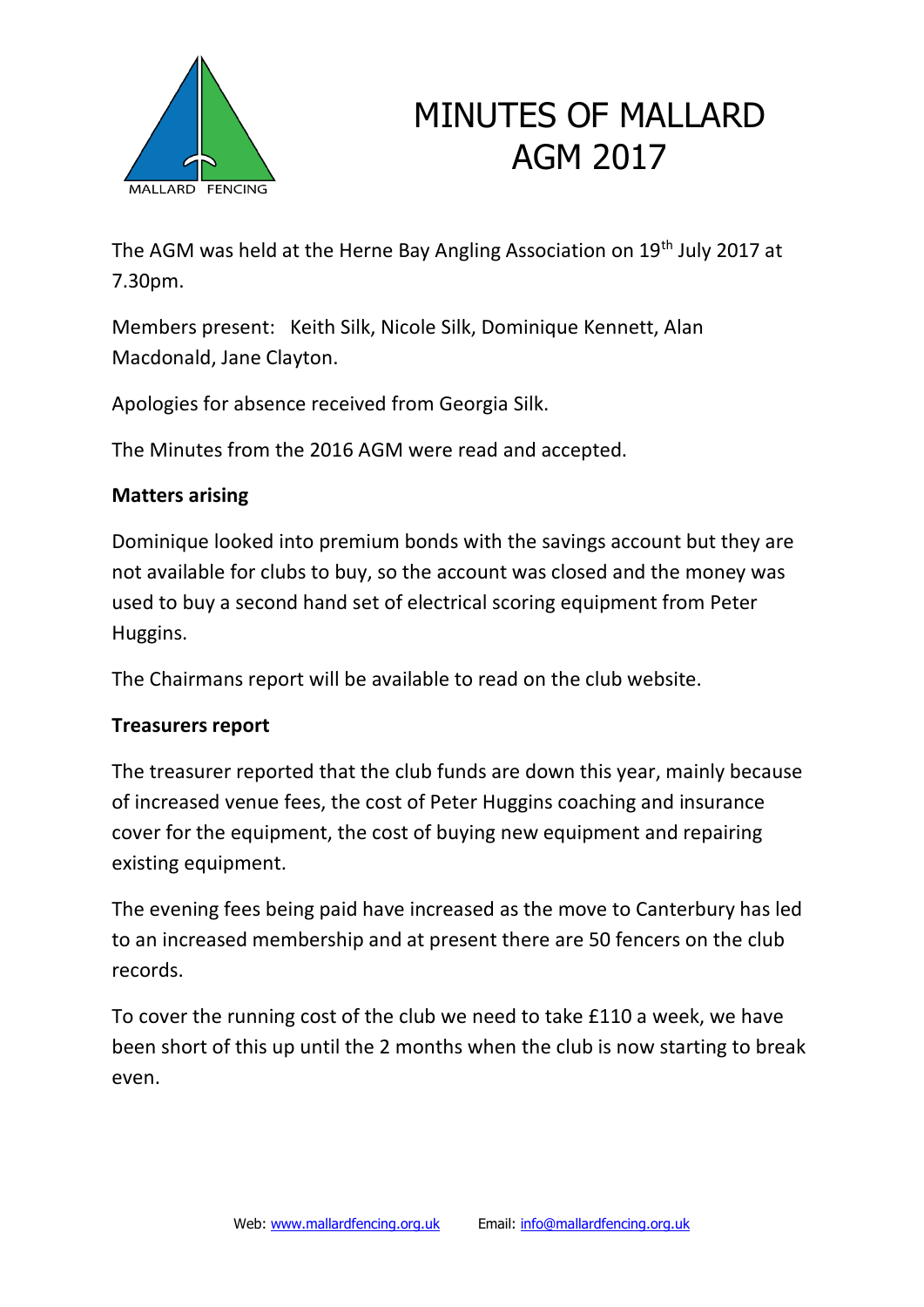

The Treasurer proposed that the accounts year should tie in with the annual subscriptions being paid, ie.  $1<sup>st</sup>$  September to  $31<sup>st</sup>$  August each year. Seconded by Jane Clayton and agreed unanimously.

## **Committee positions**

Mike Pethick has sadly resigned from the committee after a very long time with the club. Mike was a founder member and will be sadly missed. The club wishes to express its grateful thanks for all Mike has done for Mallard over the years and hope that he will still keep in contact.

Alli Gibbons was proposed by Keith Silk to join the committee and seconded by Jane Clayton. Alli has accepted the position and is a very welcome addition to the committee.

There were no other nominations for committee positions so the present committee was voted in en bloc. Proposed by Dominique Kennett and seconded Alan Macdonald. Unanimously accepted.

Chairman: Keith Silk

Secretary: Jane Clayton

Treasurer: Dominique Kennett

Club Captain: Stuart Harris

Junior Club Captain: Elisabeth Fraser

Committee members: Alan Macdonald, Nicole Silk, Alli Gibbons

Child Protection Officer: Dominique Kennett.

AOB.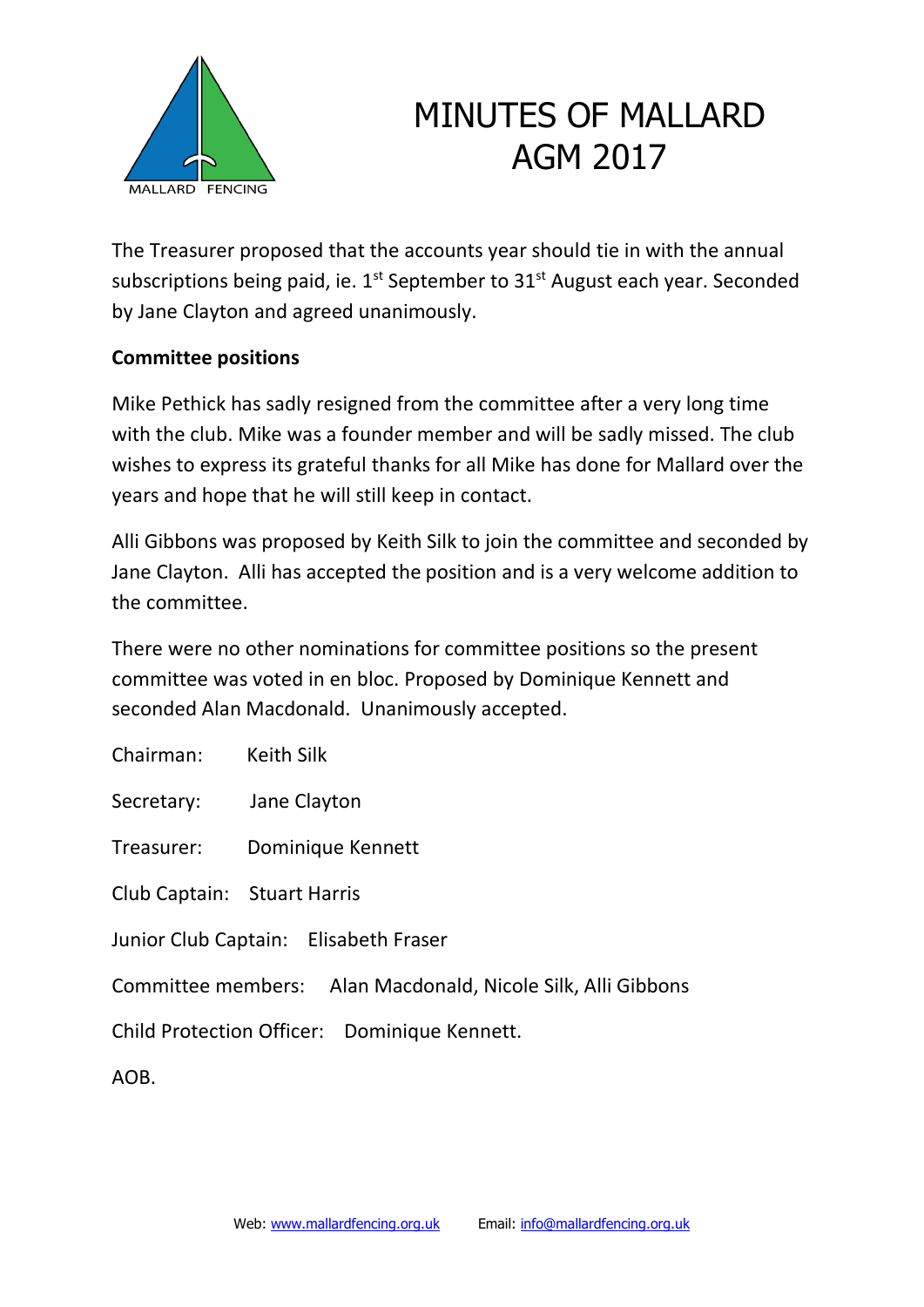

## **Grant applications**

The club needs to apply for a grant to help with coaching costs. With the increased membership the pressure on the existing coaches to keep up with the numbers is becoming increasingly difficult. If a grant could be obtained it would be possible to pay for another coach to join us. Jane to look into this.

#### **Winner of Silk Award**

This award is given to the club member who has given their time freely to the club over the last year. This year it is awarded to Alan Macdonald who takes care of the club equipment in so many ways and together with Richard, gets the club equipment repaired and back into use.

## **Adult footwork sessions**

There have been requests from the adult fencers for footwork sessions to be held later in the evening for them. It was decided that as well as a junior footwork session between 6.45pm and 7pm there will now be an adult footwork session between 8.15pm and 8.30pm.

#### **Summer training**

It is hoped that there will be an additional training session during the latter part of August to prepare for the next season. Details will be circulated when this has been arranged.

## **Method of payment and manning the desk**

It has been a problem over the last few months having someone on the desk taking the money and booking fencers in and out. From September there will be a book on the desk and ALL fencers will be required to sign the book on arrival and pay the required fee, writing the amount paid next to their name. Fencers will not be allowed to fence until this has been done. Junior fencers (under 18) must also sign out next to their name with the time of leaving. The